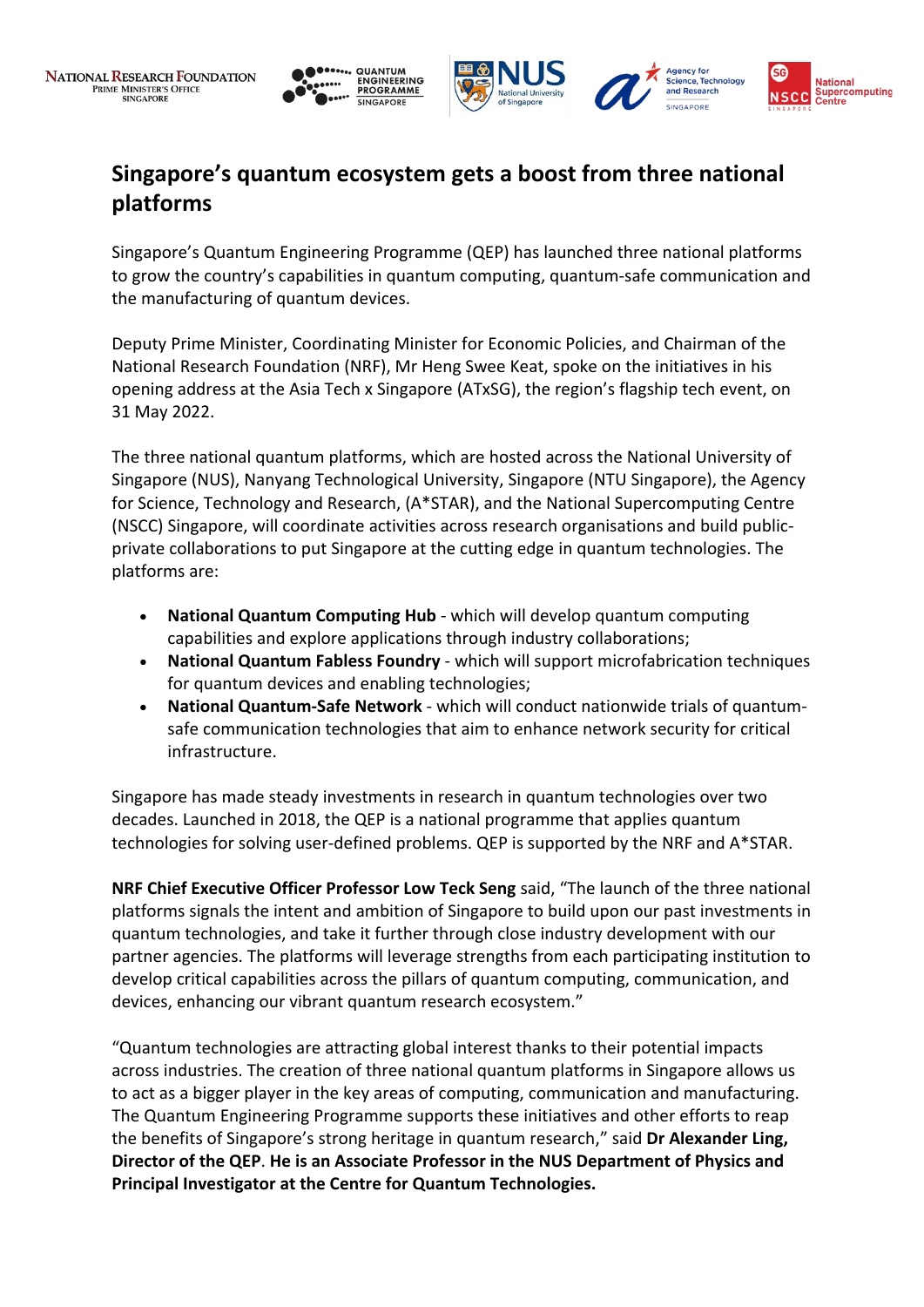





The programme is committing \$23.5 million to the three platforms for up to 3.5 years under Singapore's Research, Innovation, and Enterprise 2020 (RIE2020) plan. These platforms will receive further support from across the research landscape.

## **National Quantum Computing Hub (NQCH**)

The NQCH will pool expertise and resources from the Centre for Quantum Technologies' (CQT) teams at NUS and NTU Singapore, A\*STAR's Institute of High Performance Computing (IHPC) and the National Supercomputing Centre (NSCC) Singapore in building a quantum computing ecosystem in Singapore.

Quantum computers have the potential to outperform today's supercomputers in speed and energy efficiency on some kinds of problems.

Researchers at CQT and IHPC will develop quantum computing hardware and middleware. They will also explore applications with industry collaborators in fields such as finance, supply chain, and chemistry. Meanwhile, NSCC will host a quantum computing facility and provide the supercomputing power needed to develop and train the algorithms that could eventually be used on quantum computers.

The hub will also build international collaborations and train new talent to address a skills shortage in this emerging industry.

"Quantum computing is coming. The question is not about 'when', but about 'who' will be ready to use this technology. The approach taken in Singapore is to combine the expertise from our researchers with the needed support to achieve such a mission. The NQCH goals, as a collective effort of CQT, IHPC and NSCC, are to provide the infrastructure for a production quantum computer, the middleware to run it and the quantum algorithms that solve relevant practical tasks. This effort extends to produce quantum talent beyond physicists and to provide trustworthy information to the community," said **Professor José Ignacio Latorre, Director, CQT, NUS and Lead Principal Investigator, NQCH.**

"Quantum computing is a revolutionary technology that promises a significant shift in how information is processed and analysed to solve complex problems traditionally limited by classical computers. We are pleased to contribute our expertise in computational science, high performance computing, artificial intelligence and optimisation to this ecosystem effort to develop quantum ready algorithms and software. Working alongside CQT and NSCC, we strive to enable many diverse quantum and classical hybrid computing applications in collaboration with industry partners," said **Dr Su Yi, Executive Director, IHPC, A\*STAR, and a Co-Principal Investigator, NQCH.**

"The potential for quantum computing is enormous and a scientific game-changer. Supercomputers will be a key resource in accelerating quantum computing research and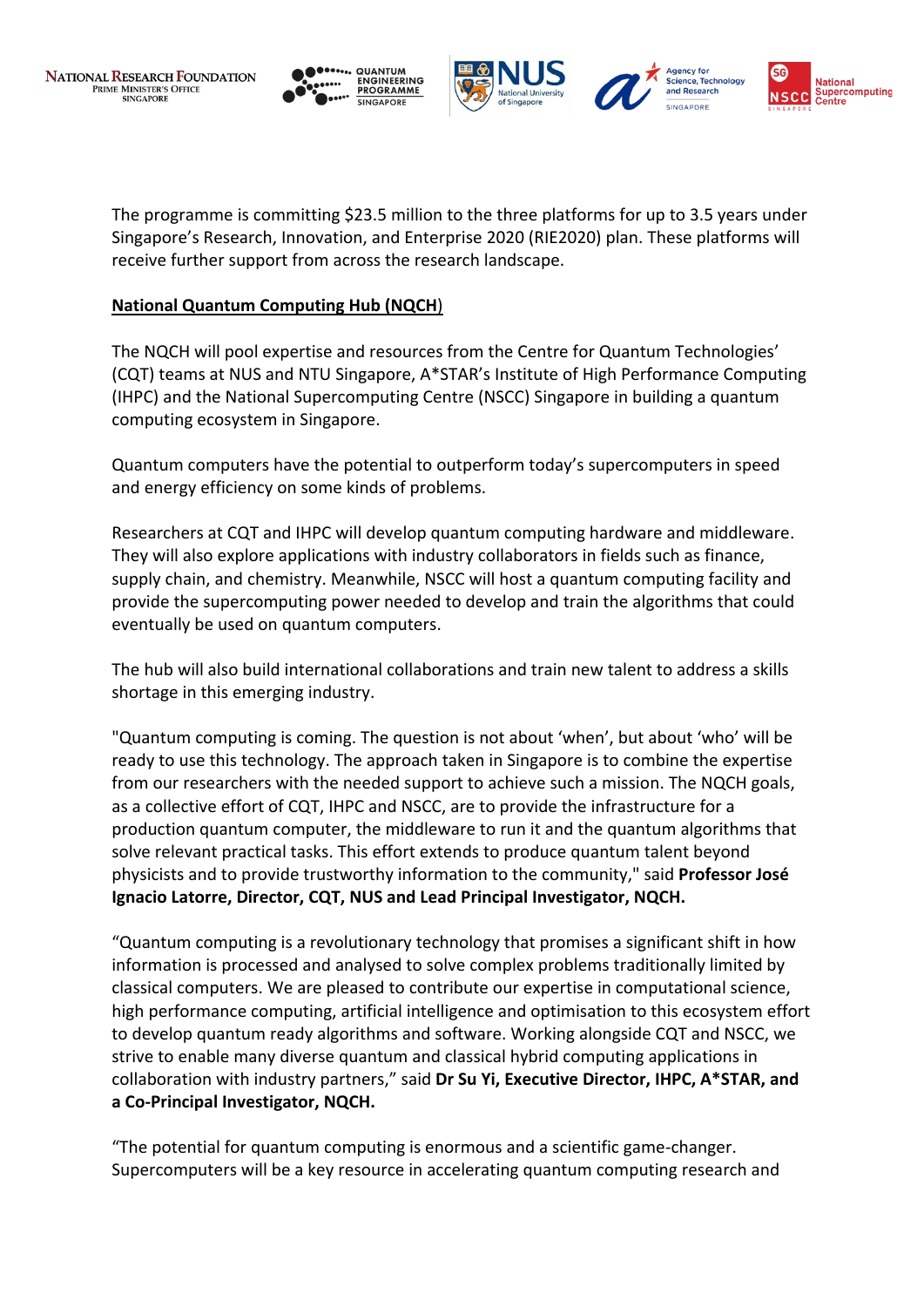







developing the tools and algorithms needed to support the new technology. The partnership between NSCC, IHPC and CQT reflects a whole-of-research commitment that covers the entire value chain for the development of the quantum computing ecosystem in Singapore," said **Associate Professor Tan Tin Wee, Chief Executive, NSCC, and a Co-Principal Investigator for NQCH.** 

# **National Quantum Fabless Foundry (NQFF)**

The National Quantum Fabless Foundry (NQFF), hosted at A\*STAR's **Institute of Materials Research and Engineering** (IMRE), will support micro and nanofabrication of quantum devices in QEP's three pillars of quantum computation, communication and sensing. It will also develop enabling devices related to Singapore's strategic needs in the quantum technology ecosystem.

"The National Quantum Fabless Foundry looks forward to supporting the quantum research community by developing enabling quantum devices and a quantum-based economy, and facilitating the development of quantum systems in Singapore," said **Dr Manas Mukherjee, Director, National Quantum Fabless Foundry. He is a Senior Scientist at IMRE, A\*STAR, and Principal Investigator at CQT**. "We want to act as a bridge between R&D and industry to help shape the future of microelectronics, and forge more partnerships with the best fabrication facilities in Singapore," he added.

## **National Quantum-Safe Network (NQSN)**

The NQSN, which was announced in February 2022<sup>1</sup>, will conduct nationwide trials of quantum-safe communication technologies that promise robust network security for critical infrastructure and companies handling sensitive data. The initiative, led from CQT, as well as NUS and NTU, has over 15 private and government collaborators. The Infocomm Media Development Authority (IMDA) is one of the collaborators.

"IMDA is working closely with our Institutes of Higher Learning, industry and research partners to collaborate on the operation and implementation of the National Quantum-Safe Network (NQSN) on Singapore's fibre network infrastructure. This is to ensure that Singapore's communications networks and systems remain futureproof and secure as quantum computing technologies are developed. We will continue to push the boundaries of such frontier technologies so both consumers and businesses in Singapore can benefit from them," said **Wee Sain, Director, Communications and Connectivity Engineering, IMDA**.

<sup>1</sup> [https://news.nus.edu.sg/national-quantum-safe-network-that-provides-robust](https://news.nus.edu.sg/national-quantum-safe-network-that-provides-robust-cybersecurity/)[cybersecurity/](https://news.nus.edu.sg/national-quantum-safe-network-that-provides-robust-cybersecurity/)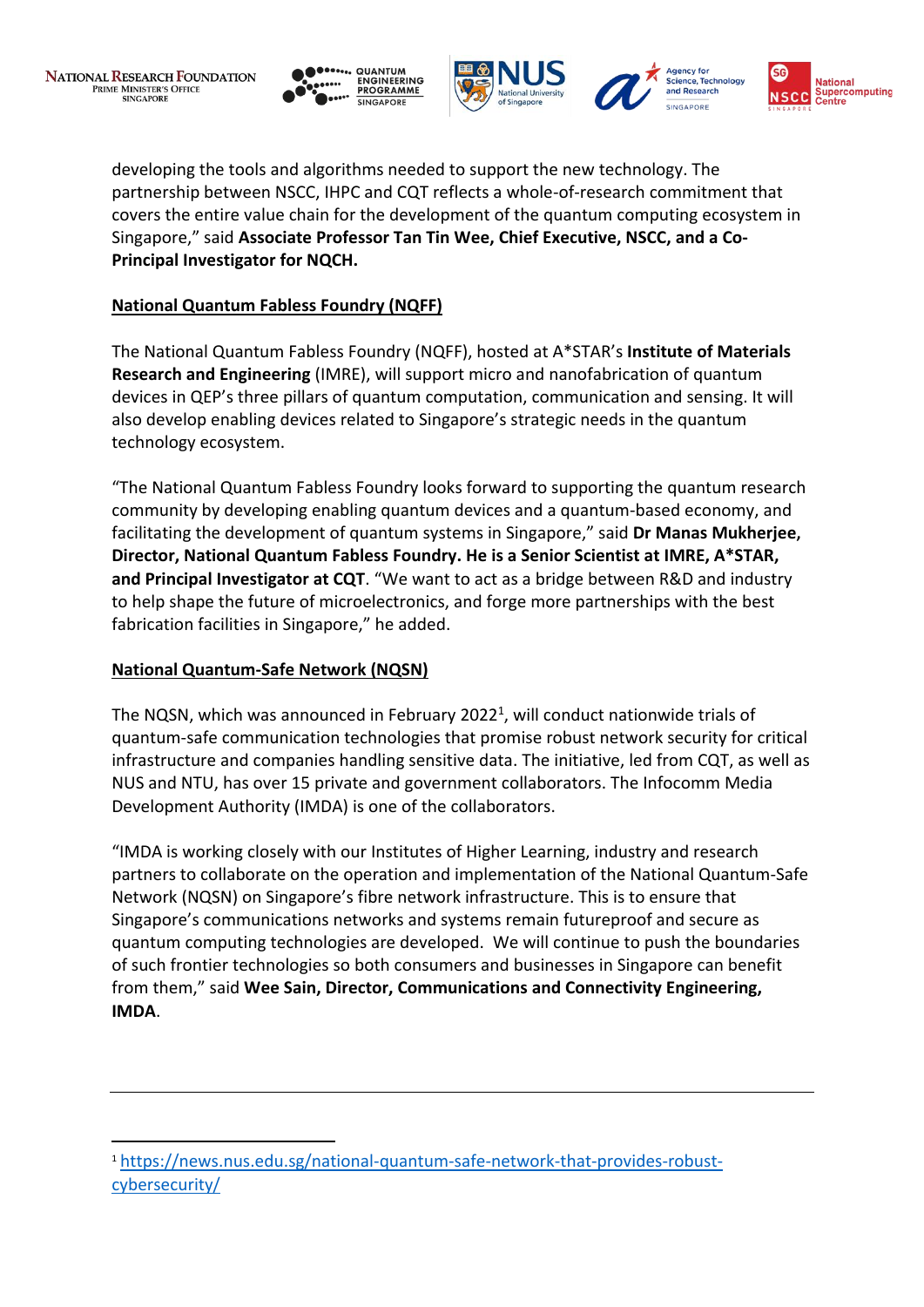





Note to Editor: Some further details of the national platforms will be shared during TechXLR8 Asia, the enterprise technology-focused anchor event of ATxSG, in its Quantum Technology Summit, 1-3 June. ATxSG is presented by IMDA and Informa Tech. QEP is coorganiser for the Quantum Technology Summit. The event agenda is available at https://asiatechxsg.com

For media enquiries, please contact:

Nur Amin Shah Deputy Head, Corporate Communications National Research Foundation, Singapore (NRF), Prime Minister's Office Mobile: 81891029 Email: [nur\\_amin@nrf.gov.sg](mailto:nur_amin@nrf.gov.sg)

Jenny Hogan Associate Director, Outreach and Media Relations Centre for Quantum Technologies, National University of Singapore Tel: 65164302 Email: [jenny.hogan@nus.edu.sg](mailto:jenny.hogan@nus.edu.sg)

Ms Kok Yin Yin Head, Corporate Communications Agency for Science, Technology and Research (A\*STAR) Tel: 92214839 Email: [kokyy@hq.a-star.edu.sg](mailto:kokyy@hq.a-star.edu.sg)

#### **About Quantum Engineering Programme**

Singapore's Quantum Engineering Programme (QEP) aims to realise the benefits of quantum technologies for society. Launched in 2018, it supports translational research focused on industry challenges and initiatives to nurture a quantum ecosystem. The QEP supports R&D projects in three pillars: quantum sensing, quantum communication and security, and quantum computing and processors. The programme also involves three national platforms – the Quantum-Safe Network, Quantum Computing Hub and Quantum Fabless Foundry – and grows the ecosystem through public-private collaborations and events. Coordinated nationally across various research organisations, it is supported by the National Research Foundation, Singapore and the Agency for Science, Technology and Research, Singapore and hosted by the National University of Singapore. Learn more at www.qepsg.org.

**About National Research Foundation**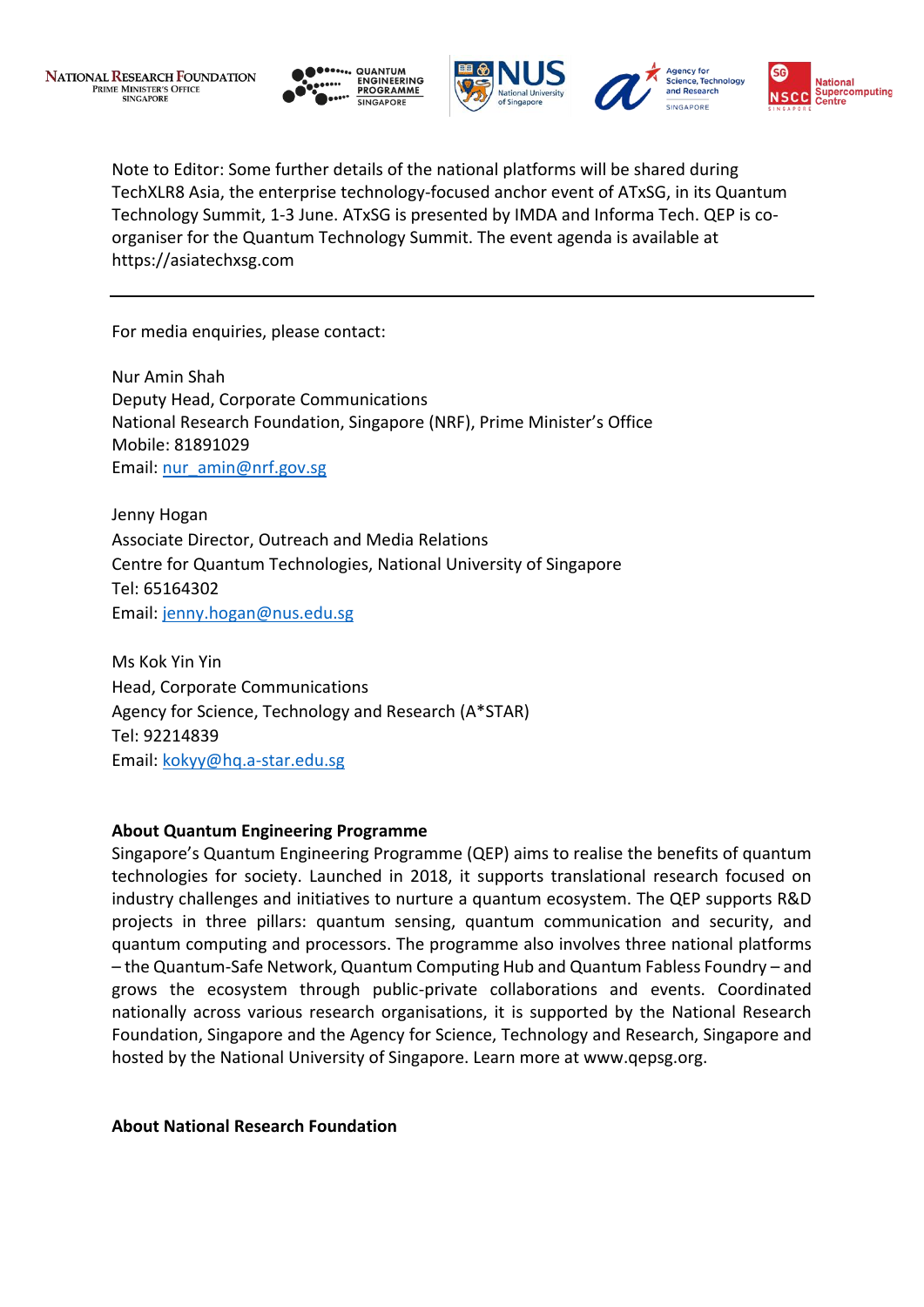





The National Research Foundation (NRF) is a department within the Prime Minister's Office. The NRF sets the national direction for research, innovation and enterprise (RIE) in Singapore. It seeks to invest in science, technology and engineering, build up the technological capacity of our companies, encourage innovation by industry to exploit new opportunities that drive economic growth, and facilitate public-private partnerships to address national challenges.

For more info, please visit www.nrf.gov.sg.

# **About National University of Singapore (NUS)**

The National University of Singapore (NUS) is Singapore's flagship university, which offers a global approach to education, research and entrepreneurship, with a focus on Asian perspectives and expertise. We have 17 faculties across three campuses in Singapore, with more than 40,000 students from 100 countries enriching our vibrant and diverse campus community. We have also established our NUS Overseas Colleges programme in more than 15 cities around the world.

Our multidisciplinary and real-world approach to education, research and entrepreneurship enables us to work closely with industry, governments and academia to address crucial and complex issues relevant to Asia and the world. Researchers in our faculties, 30 university-level research institutes, research centres of excellence and corporate labs focus on themes that include energy; environmental and urban sustainability; treatment and prevention of diseases; active ageing; advanced materials; risk management and resilience of financial systems; Asian studies; and Smart Nation capabilities such as artificial intelligence, data science, operations research and cybersecurity.

For more information on NUS, please visit [www.nus.edu.sg.](http://www.nus.edu.sg/)

# **About the Agency for Science, Technology and Research (A\*STAR)**

The Agency for Science, Technology and Research (A\*STAR) is Singapore's lead public sector R&D agency. Through open innovation, we collaborate with our partners in both the public and private sectors to benefit the economy and society. As a Science and Technology Organisation, A\*STAR bridges the gap between academia and industry. Our research creates economic growth and jobs for Singapore, and enhances lives by improving societal outcomes in healthcare, urban living, and sustainability. A\*STAR plays a key role in nurturing scientific talent and leaders for the wider research community and industry. A\*STAR's R&D activities span biomedical sciences to physical sciences and engineering, with research entities primarily located in Biopolis and Fusionopolis. For ongoing news, visit [www.a-star.edu.sg.](http://www.a-star.edu.sg/)

## **Follow us on**

[Facebook](https://www.facebook.com/ASTARSG/) [| LinkedIn](https://www.linkedin.com/company/astarsg/) | [Instagram](https://www.instagram.com/astarsg/) | [YouTube](https://www.youtube.com/astartv) | [Twitter](https://twitter.com/astarsg)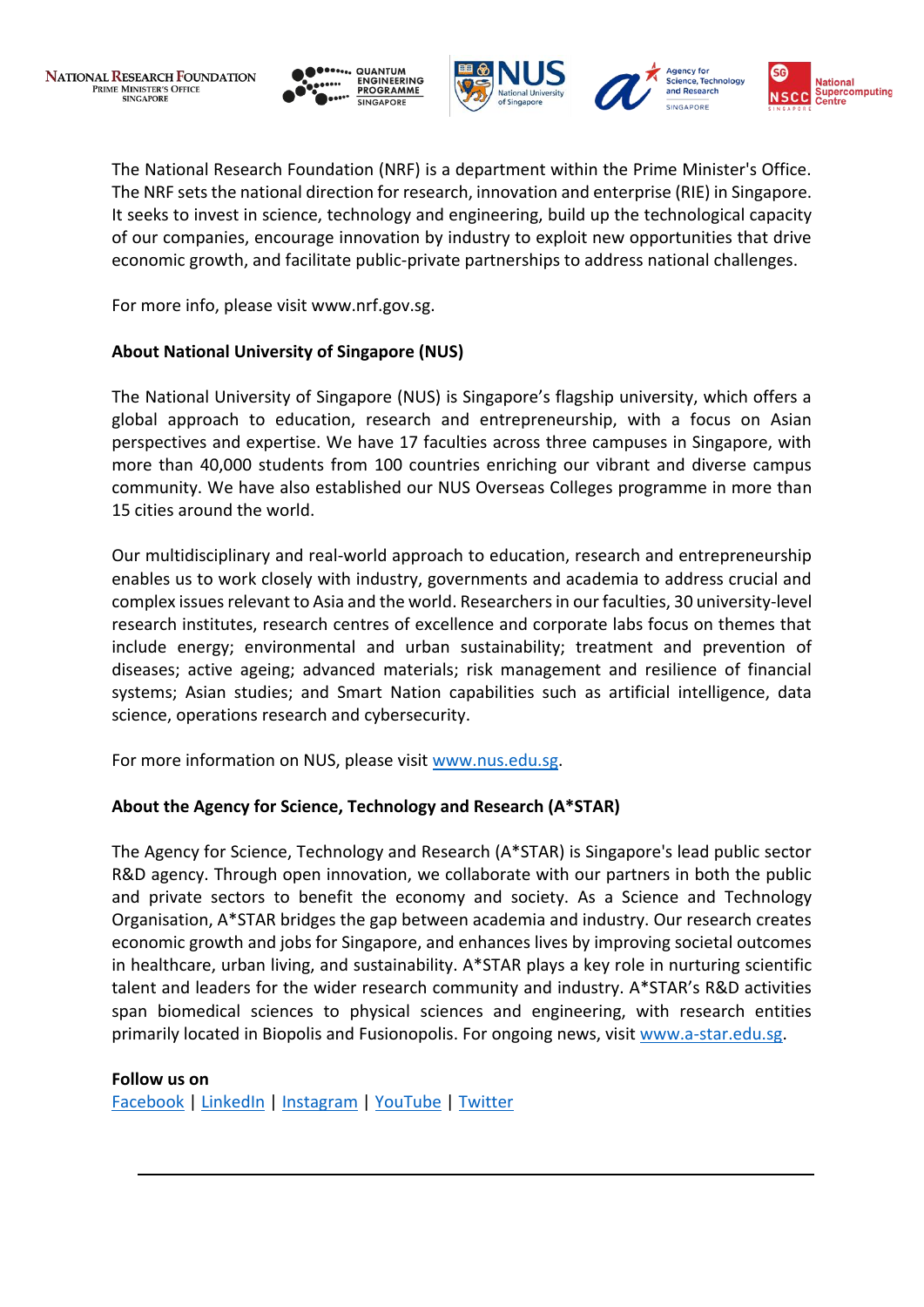**NATIONAL RESEARCH FOUNDATION**<br>PRIME MINISTER'S OFFICE<br>SINGAPORE









#### **Images available:**



Staff from A\*STAR's Institute of High Performance Computing (IHPC), the National Supercomputing Centre (NSCC) Singapore and the Centre for Quantum Technologies (CQT) at the National University of Singapore are pictured at Singapore's ASPIRE-1 supercomputer. The three organisations are pooling their expertise and resources to create the National Quantum Computing Hub. Pictured from left: Dr Ye Jun, Senior Scientist, IHPC; Mr Papani Venkatesh, Assistant Facilities Manager, NSCC; Dr Han Rui, Scientific Project Coordinator, CQT.

## Credit: Quantum Engineering Programme, Singapore

Short caption: Teams from the Institute of High Performance Computing, the National Supercomputing Centre Singapore and the Centre for Quantum Technologies are collaborating in the National Quantum Computing Hub.

#### Download hi-res:

<https://drive.google.com/file/d/1oMot9gztV2GbQc6FicTNJrqb2nnb092F/view?usp=sharing>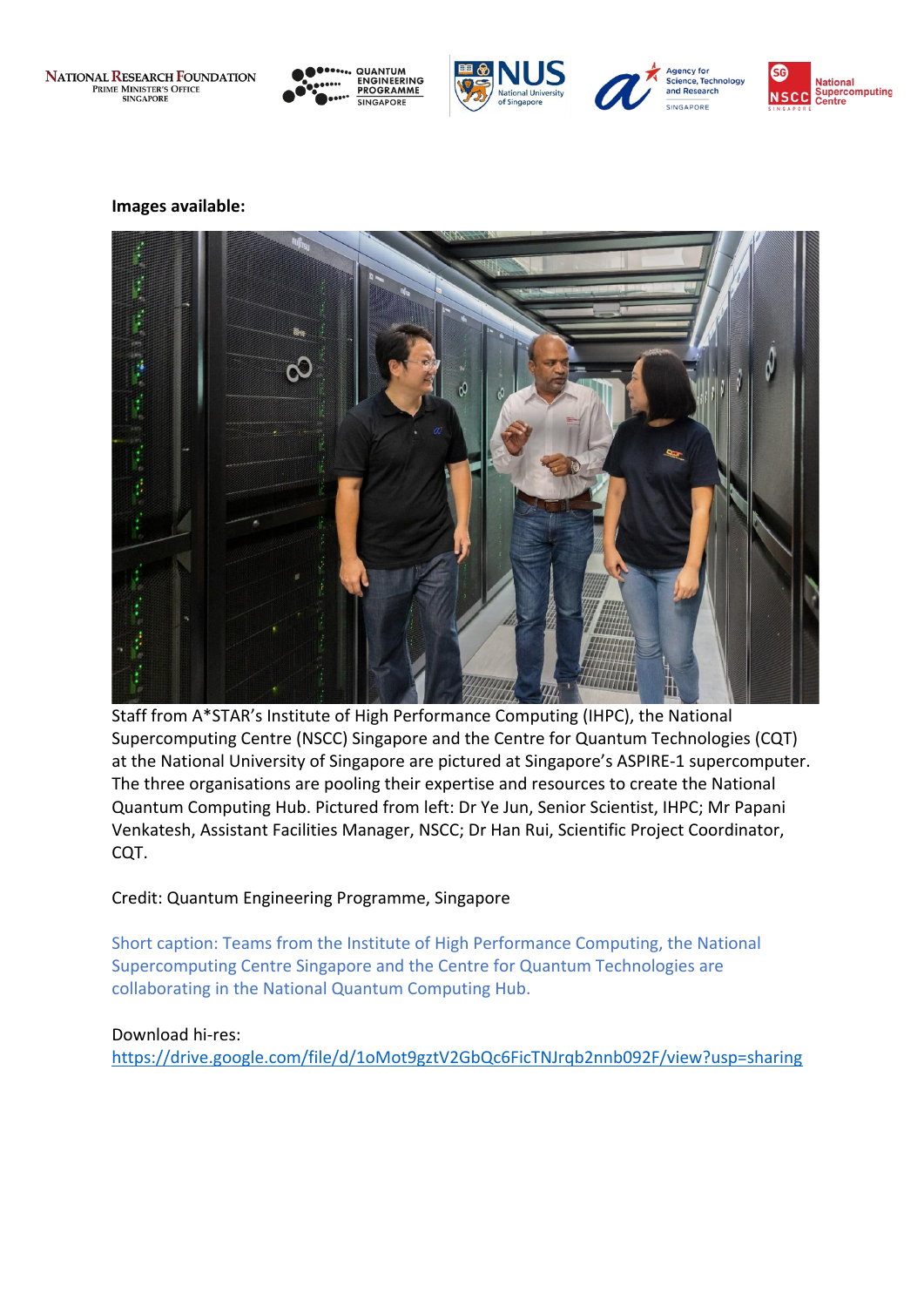**NATIONAL RESEARCH FOUNDATION**<br>PRIME MINISTER'S OFFICE<br>SINGAPORE

**QUANTUM<br>ENGINEERING<br>PROGRAMME SINGAPORE** 









Dr Manas Mukherjee, Director, National Quantum Fabless Foundry at A\*STAR's Institute of Materials Research and Engineering (IMRE), working on a photoelectron spectroscopy system.

Credit: Quantum Engineering Programme, Singapore

# Download hi-res:

[https://drive.google.com/file/d/1Zcw0GkRKTdnVm5Zm5AZV9FN57cQstRVv/view?usp=shari](https://drive.google.com/file/d/1Zcw0GkRKTdnVm5Zm5AZV9FN57cQstRVv/view?usp=sharing) [ng](https://drive.google.com/file/d/1Zcw0GkRKTdnVm5Zm5AZV9FN57cQstRVv/view?usp=sharing)